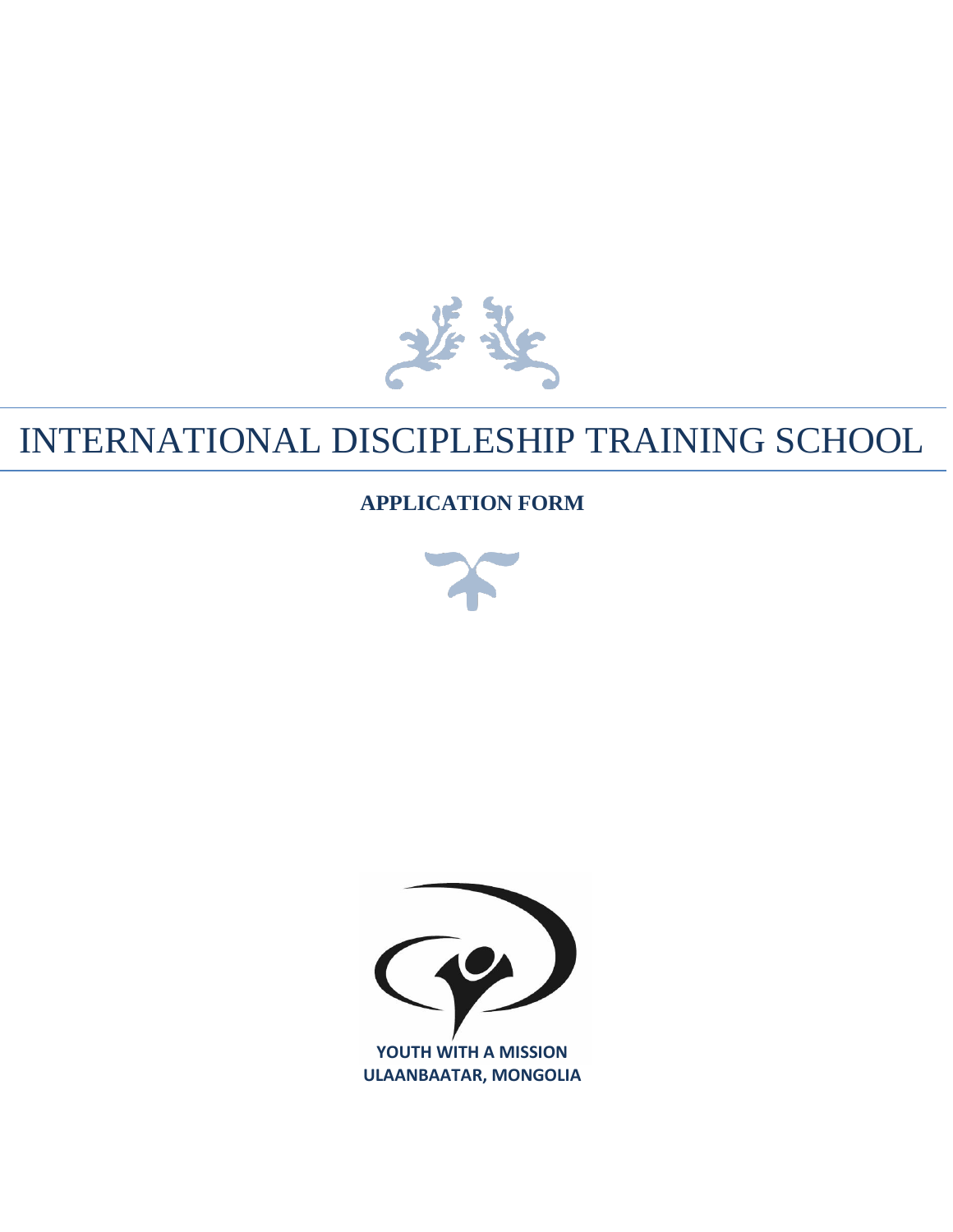# Steps for applying to the DTS

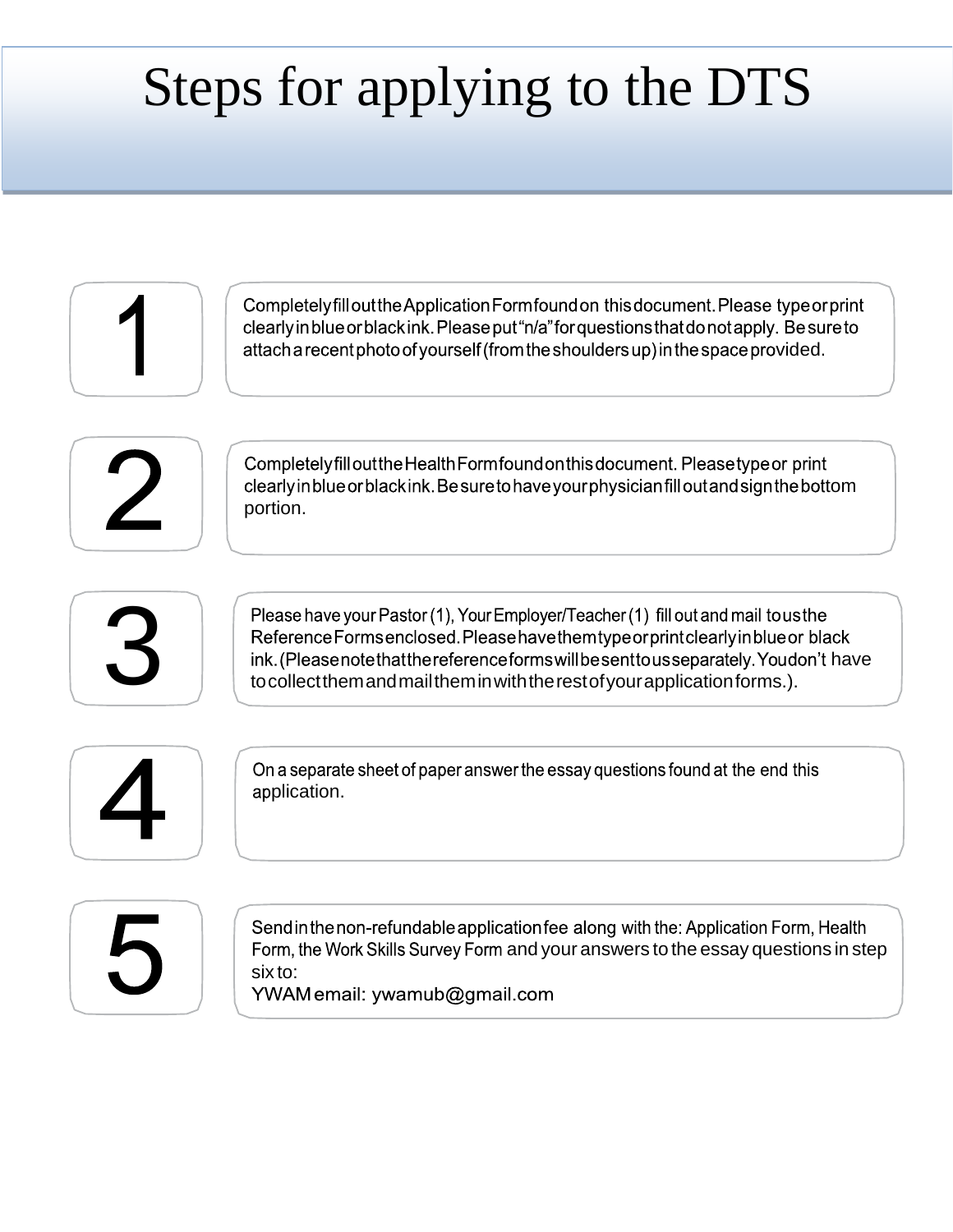| <b>DTS</b> Application Form                                                                                                                                                                                                                             | Attatch                                                                                                                                                                                                                       |
|---------------------------------------------------------------------------------------------------------------------------------------------------------------------------------------------------------------------------------------------------------|-------------------------------------------------------------------------------------------------------------------------------------------------------------------------------------------------------------------------------|
| <b>Personal Information</b>                                                                                                                                                                                                                             | Recent<br>Photo<br>Here                                                                                                                                                                                                       |
| Date of School Applying for Date of application $\frac{a_{\text{av}/\text{mo}/\text{yr}}}{a_{\text{av}/\text{mo}/\text{yr}}}$                                                                                                                           |                                                                                                                                                                                                                               |
| Name<br>last name/family name first middle                                                                                                                                                                                                              |                                                                                                                                                                                                                               |
| street/p.o.box<br><u> 1989 - Johann Barn, fransk politik fotograf (d. 1989)</u><br><u> 1980 - Johann Barn, mars ann an t-Amhain Aonaich an t-Aonaich an t-Aonaich an t-Aonaich an t-Aonaich an t-Aon</u><br>city state/province zip/postal code country | Phone Phone                                                                                                                                                                                                                   |
| Permanent address (if different than above) entries and the control of the control of the control of the control of the control of the control of the control of the control of the control of the control of the control of t<br>street/p.o.box        | Phone Phone Phone Phone Phone Phone Phone Phone Phone Phone Phone Phone Phone Phone Phone Phone Phone Phone Phone Phone Phone Phone Phone Phone Phone Phone Phone Phone Phone Phone Phone Phone Phone Phone Phone Phone Phone |
| city state/province zip/postal code country<br>Age Birthdate Birthdate Birthplace <u>Birthplace</u> <b>Example 1998 Example 1998 Example 1998 Example 1998 Example 1998 Example 1998 Example 1998 Example 1998 Example 1998 Example 1998 Example 19</b> |                                                                                                                                                                                                                               |
| Sex $\Box M$ $\Box F$                                                                                                                                                                                                                                   |                                                                                                                                                                                                                               |
|                                                                                                                                                                                                                                                         |                                                                                                                                                                                                                               |
| Fax Number<br>E-mail Address                                                                                                                                                                                                                            |                                                                                                                                                                                                                               |
| Engaged Married Divorced<br><b>Marital Status:</b><br>$\Box$ Single<br>Separated                                                                                                                                                                        | Remarried<br>Widowed                                                                                                                                                                                                          |
| Spouse's Name<br>last name/family name first middle                                                                                                                                                                                                     |                                                                                                                                                                                                                               |
|                                                                                                                                                                                                                                                         |                                                                                                                                                                                                                               |
| Will your spouse be accompanying you?<br>$\Box$ No<br>$\Box$ Yes<br><b>Health Information</b>                                                                                                                                                           |                                                                                                                                                                                                                               |
|                                                                                                                                                                                                                                                         |                                                                                                                                                                                                                               |
|                                                                                                                                                                                                                                                         |                                                                                                                                                                                                                               |
| Do you have any allergies?                                                                                                                                                                                                                              |                                                                                                                                                                                                                               |
| Specify                                                                                                                                                                                                                                                 |                                                                                                                                                                                                                               |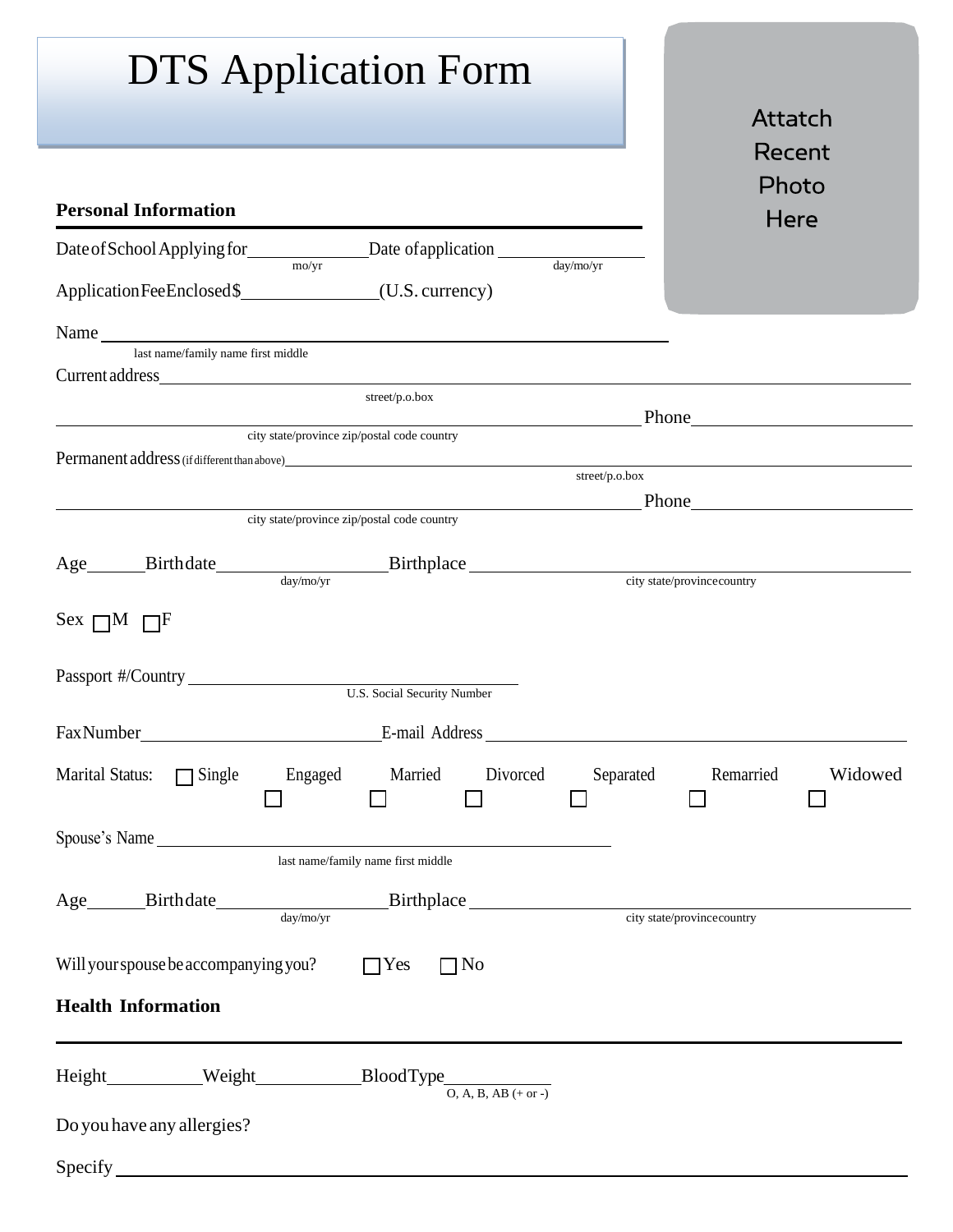Consent forTreatment

Incaseofemergency,I/Weherebyagreetotheperformanceofsuchtreatment,includinganesthesiaandsurgery,astheattendingdoctororphysicianmaydeemnecessary.

| Applicant's Signature       | Date                                           |      |            |
|-----------------------------|------------------------------------------------|------|------------|
| Parent/guardian's signature |                                                | Date | day/mol/vr |
|                             | required of applicant is under 18 years of age |      | day/mol/yr |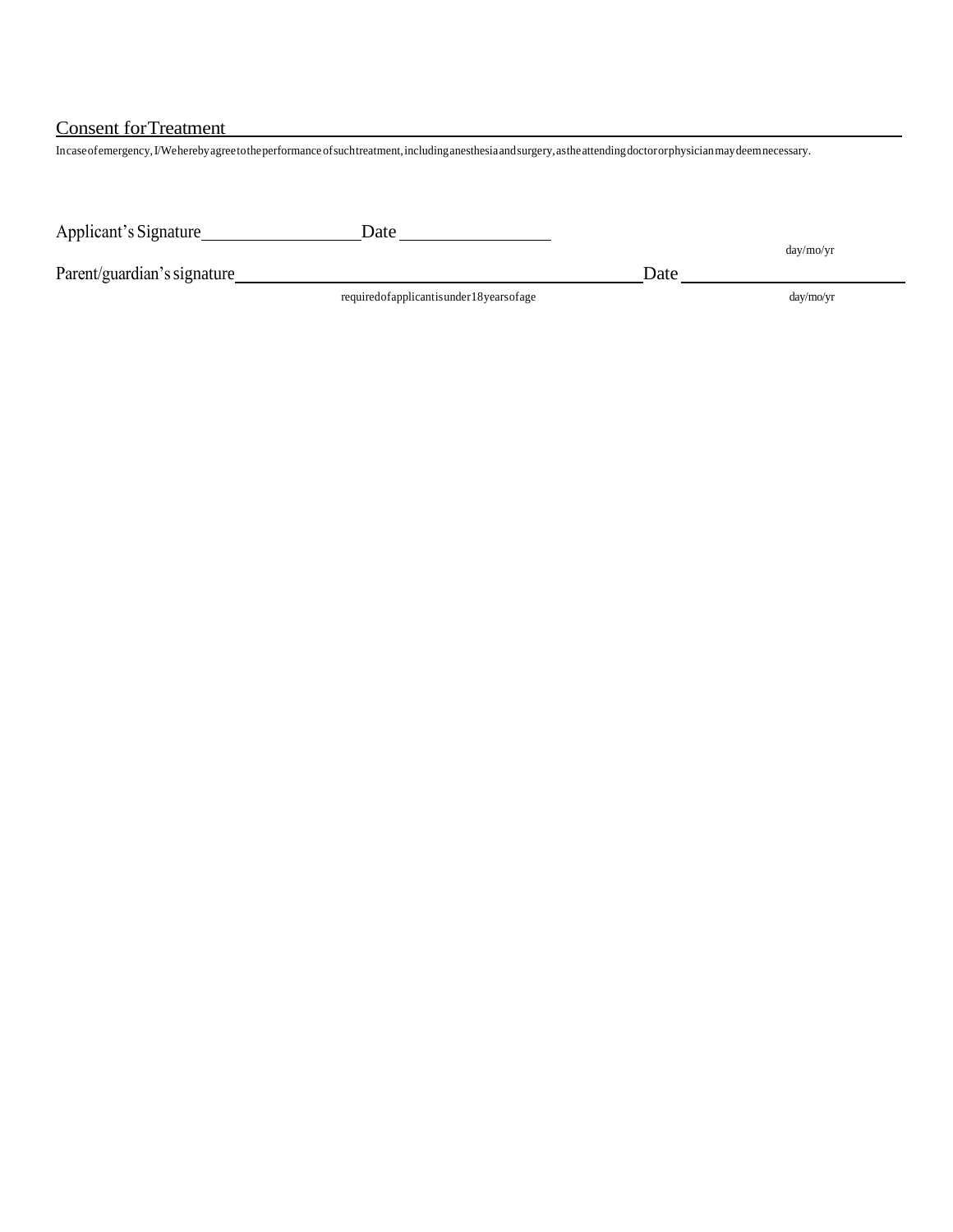# DTS APPLICATION FORM /continued/

| <b>Emergency Information</b>   |              |                                                                                                                                                                                                                                                         |          |             |             |
|--------------------------------|--------------|---------------------------------------------------------------------------------------------------------------------------------------------------------------------------------------------------------------------------------------------------------|----------|-------------|-------------|
|                                |              | Incaseofemergency, notify Relationship Relationship                                                                                                                                                                                                     |          |             |             |
|                                |              | Address_ the contract of the contract of the contract of the contract of the contract of the contract of the contract of the contract of the contract of the contract of the contract of the contract of the contract of the c<br>street/p.o.box        |          |             |             |
|                                |              |                                                                                                                                                                                                                                                         |          |             |             |
|                                |              | city state/province zip/postal code country                                                                                                                                                                                                             |          |             |             |
| <b>Home Church Information</b> |              |                                                                                                                                                                                                                                                         |          |             |             |
|                                |              |                                                                                                                                                                                                                                                         |          |             |             |
|                                |              |                                                                                                                                                                                                                                                         |          |             |             |
|                                |              | city state/province country                                                                                                                                                                                                                             |          |             |             |
| Language Proficiency           |              |                                                                                                                                                                                                                                                         |          |             |             |
|                                |              | Please identify and indicate your language proficiency on the line below.<br>1. Elementary Speaking 2. Limited Work Proficiency 3. Minimum Professional Proficiency<br>4. Full Professional Proficiency 5. Native Speaking Proficiency 6. Mother Tongue |          |             |             |
|                                |              | English Proficiency Other languages and Proficiency National Section 2014                                                                                                                                                                               | Language |             | Proficiency |
| Occupational/Job Experience    |              |                                                                                                                                                                                                                                                         |          |             |             |
|                                |              | List all previous work experience for the past 5 years. Start with the most recent position.                                                                                                                                                            |          |             |             |
| occupation                     | organization | address                                                                                                                                                                                                                                                 | dates    | skills used |             |
| occupation                     | organization | address                                                                                                                                                                                                                                                 | dates    | skills used |             |
| occupation                     | organization | address                                                                                                                                                                                                                                                 | dates    | skills used |             |
| occupation                     | organization | address                                                                                                                                                                                                                                                 | dates    | skills used |             |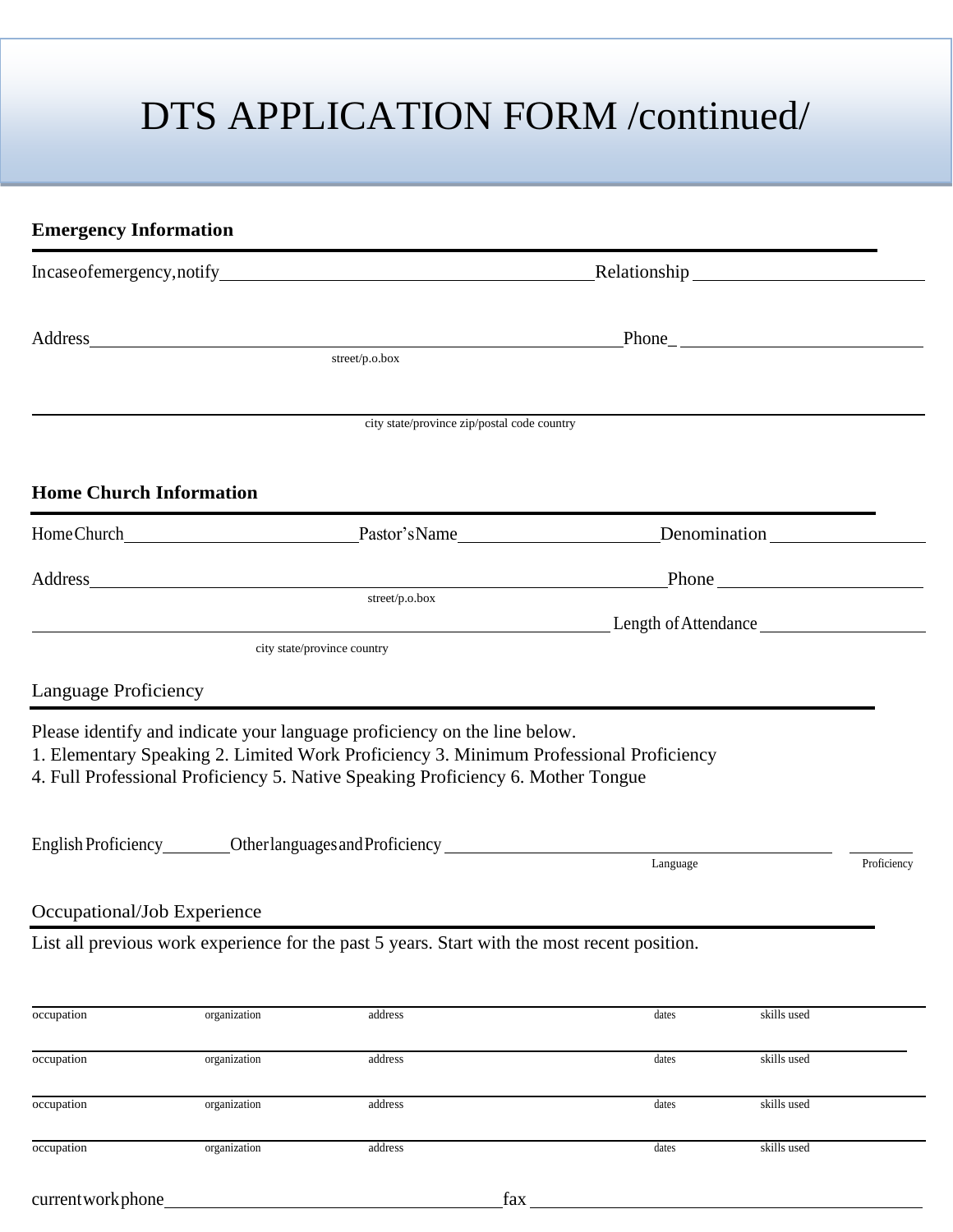# DTS APPLICATION FORM /continued/

| <b>Educational Experience</b> |                                                                                                                                                                                                                                                                                                                                                                                                                               |                                                      |              |      |
|-------------------------------|-------------------------------------------------------------------------------------------------------------------------------------------------------------------------------------------------------------------------------------------------------------------------------------------------------------------------------------------------------------------------------------------------------------------------------|------------------------------------------------------|--------------|------|
| completed                     | $\Box$ HighSchool/secondary school                                                                                                                                                                                                                                                                                                                                                                                            | College/University                                   |              |      |
| name of institutions          | address                                                                                                                                                                                                                                                                                                                                                                                                                       | dates attended                                       | degree/major | date |
| name of institutions          | address                                                                                                                                                                                                                                                                                                                                                                                                                       | dates attended                                       | degree/major | date |
| nameofinstitutions            | address                                                                                                                                                                                                                                                                                                                                                                                                                       | dates attended                                       | degree/major | date |
|                               | <b>Passport/Visa Information</b>                                                                                                                                                                                                                                                                                                                                                                                              |                                                      |              |      |
|                               | Country of Citizenship Country of Citizenship                                                                                                                                                                                                                                                                                                                                                                                 |                                                      |              |      |
|                               |                                                                                                                                                                                                                                                                                                                                                                                                                               |                                                      |              |      |
|                               | City and Country where Passport was issued<br>This passport Expiry Date                                                                                                                                                                                                                                                                                                                                                       |                                                      |              |      |
|                               |                                                                                                                                                                                                                                                                                                                                                                                                                               |                                                      |              |      |
|                               | City and Country Where Visa was issued<br>Use Bayers New York Country Of the Country Of the Country of the Country of the Country of the Country Of the Country of the Country of the Country of the Country of the Country of t                                                                                                                                                                                              |                                                      |              |      |
|                               | Have you ever been refused a Visa?                                                                                                                                                                                                                                                                                                                                                                                            | $No$ $Nes$ (give nation and details)                 |              |      |
| <b>Financial Information</b>  |                                                                                                                                                                                                                                                                                                                                                                                                                               |                                                      |              |      |
|                               | Do you have your complete school fees?<br>$\Box$ No<br>$\Box$ Yes                                                                                                                                                                                                                                                                                                                                                             |                                                      |              |      |
|                               | If no, from what source will they come?                                                                                                                                                                                                                                                                                                                                                                                       |                                                      |              |      |
|                               | Doyouhaveanyoutstandingdebts?<br>$\Box$ No                                                                                                                                                                                                                                                                                                                                                                                    |                                                      |              |      |
|                               | Acknowledgement of Financial Responsibility                                                                                                                                                                                                                                                                                                                                                                                   |                                                      |              |      |
|                               | I understand that payment of the required school tuition fees must be made in U.S. currency prior to or upon my arrival, unless otherwise approved in writing by the School Leader. Further, I agree to meet in a<br>timely manner, prior to the completion of school, all expenses incurred during my involvement with Youth With A Mission. If I am accepted, I will abide by the spirit, rules and schedule of the school. |                                                      |              |      |
|                               |                                                                                                                                                                                                                                                                                                                                                                                                                               | Date                                                 |              |      |
|                               | I certify that all information in this application is complete and accurate.                                                                                                                                                                                                                                                                                                                                                  |                                                      | day/mo/yr    |      |
|                               |                                                                                                                                                                                                                                                                                                                                                                                                                               |                                                      |              |      |
|                               |                                                                                                                                                                                                                                                                                                                                                                                                                               | $\frac{\text{Date}}{\text{day}/\text{mo}/\text{yr}}$ |              |      |
|                               |                                                                                                                                                                                                                                                                                                                                                                                                                               |                                                      |              |      |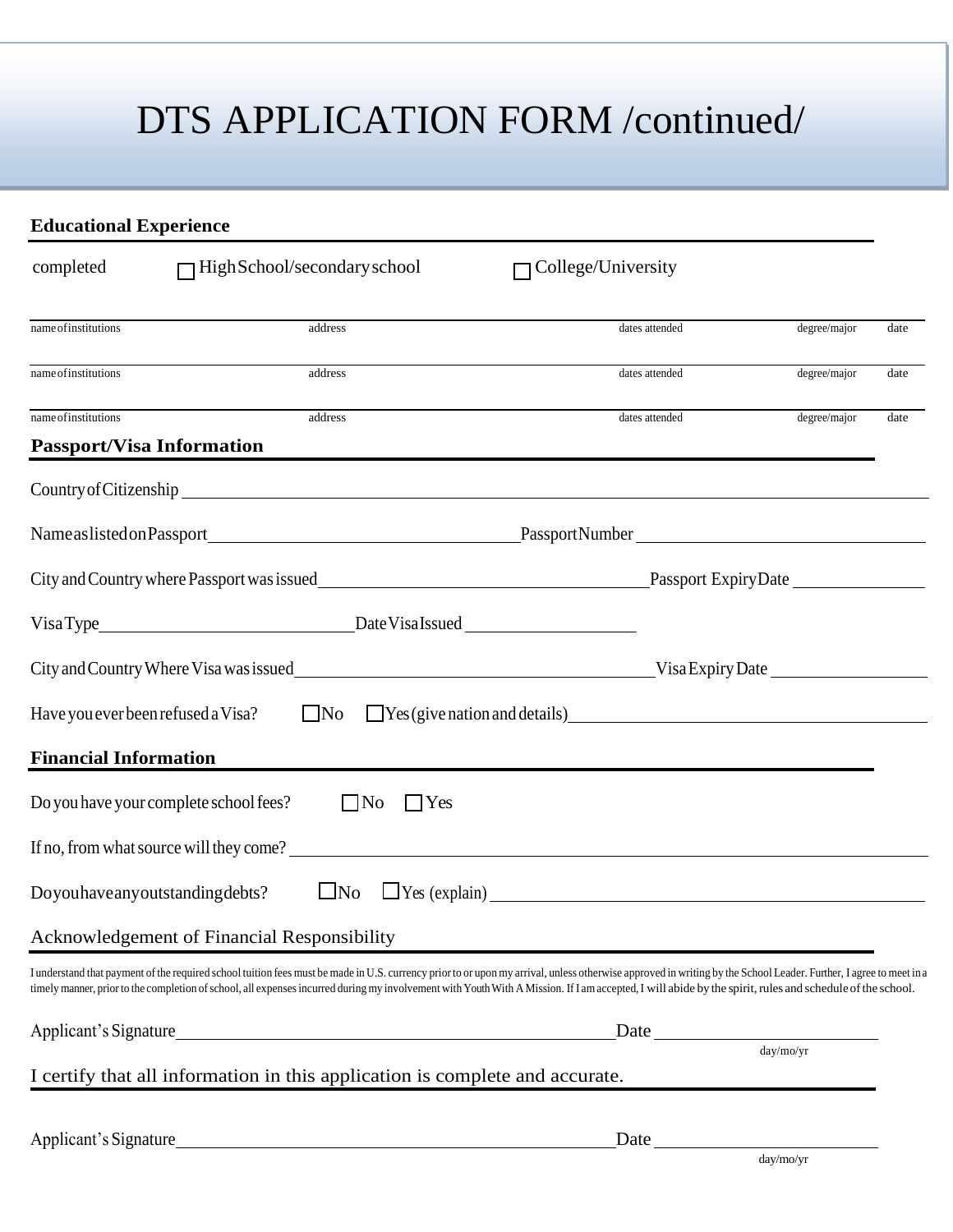### HEALTH FORM

TotheApplicant:Thisinformationistreatedconfidentiallyandiskeptseparatefromyouracademicrecords.Whenyou complete the first part of this form, please answer all questions in ink or by typing in English.

|                                                                                                                                                                                                         | Name                                                                                                                                                                                                                                                                      |                                                                                                                                                                                                                                                                                                   |
|---------------------------------------------------------------------------------------------------------------------------------------------------------------------------------------------------------|---------------------------------------------------------------------------------------------------------------------------------------------------------------------------------------------------------------------------------------------------------------------------|---------------------------------------------------------------------------------------------------------------------------------------------------------------------------------------------------------------------------------------------------------------------------------------------------|
|                                                                                                                                                                                                         | Permanent Address                                                                                                                                                                                                                                                         |                                                                                                                                                                                                                                                                                                   |
|                                                                                                                                                                                                         |                                                                                                                                                                                                                                                                           |                                                                                                                                                                                                                                                                                                   |
|                                                                                                                                                                                                         |                                                                                                                                                                                                                                                                           |                                                                                                                                                                                                                                                                                                   |
|                                                                                                                                                                                                         |                                                                                                                                                                                                                                                                           |                                                                                                                                                                                                                                                                                                   |
|                                                                                                                                                                                                         | Do you have medical insurance? No Yes (name of insurer) No Yes (name of insurer)                                                                                                                                                                                          |                                                                                                                                                                                                                                                                                                   |
|                                                                                                                                                                                                         |                                                                                                                                                                                                                                                                           |                                                                                                                                                                                                                                                                                                   |
|                                                                                                                                                                                                         | Name, Relationship and Address of Next of Kin                                                                                                                                                                                                                             |                                                                                                                                                                                                                                                                                                   |
|                                                                                                                                                                                                         | Phone Phone Phone Phone Phone Phone Phone Phone Phone Phone Phone 2014                                                                                                                                                                                                    |                                                                                                                                                                                                                                                                                                   |
| <b>Personal History</b>                                                                                                                                                                                 |                                                                                                                                                                                                                                                                           |                                                                                                                                                                                                                                                                                                   |
|                                                                                                                                                                                                         | Please answer all questions. Comment on all positive answers in the space below or on a separate sheet. Have you ever had, or do you have, any of the following?                                                                                                          |                                                                                                                                                                                                                                                                                                   |
| Yes No<br>skin conditions<br>DOOD<br>eye trouble<br>ear trouble<br>head injury<br>recurrent headache<br>epilepsy<br>fainting spells<br>mental or nervous disorders<br>weakness<br>paralysis<br>insomnia | Yes No<br>日日<br>heart trouble<br>high blood pressure<br>0<br>0<br>0<br>0<br>low blood pressure<br>rheumatism/arthritis<br>back problems<br>$\Box$<br>dislocation of joints<br>broken bones<br>stomach/duodenal ulcer<br>gall bladder problems<br>surgery:<br>appendectomy | Yes No<br>jaundice<br>$\Box$<br>hepatitis<br>$\begin{array}{c} \square \\ \square \end{array}$<br>intestinal troubles<br>recurrent diarrhea<br>diabetes<br>$\Box$<br>kidney disease<br>anemia<br>venerial disease<br>tumor/cancer<br>females only:<br>$\mathsf{I}$<br>irregular periods<br>$\Box$ |
| shortness of breath<br>hay fever, asthma                                                                                                                                                                | tonsillectomy<br>hernia repair                                                                                                                                                                                                                                            | severe cramps<br>excessive flow                                                                                                                                                                                                                                                                   |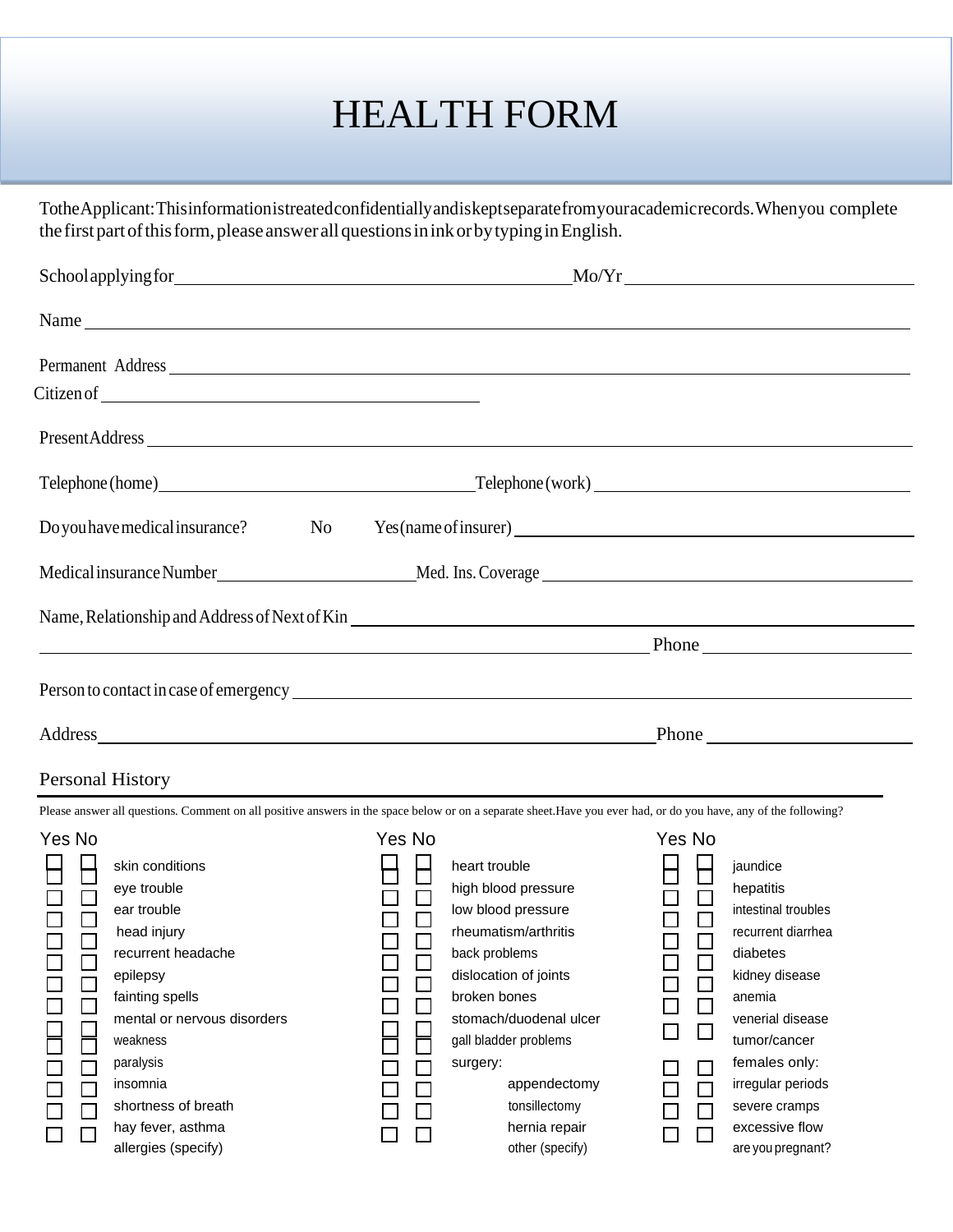| Other illnesses or conditions                                                                                         |                                                                           |      |               |                                      |              |                 |                                                                                                      |
|-----------------------------------------------------------------------------------------------------------------------|---------------------------------------------------------------------------|------|---------------|--------------------------------------|--------------|-----------------|------------------------------------------------------------------------------------------------------|
| Are you taking any medication at this time? $\Box \Phi$                                                               |                                                                           |      |               |                                      |              |                 |                                                                                                      |
| Are you allergic to any drugs? $\Box$ No Yes (specify)                                                                |                                                                           |      |               |                                      |              |                 |                                                                                                      |
| Do you now or have you ever received any compensation for disability from any source? No Yes                          |                                                                           |      |               |                                      |              |                 |                                                                                                      |
| Do you have any physical impairments, handicaps, or health conditions which will require special attention?           |                                                                           |      |               |                                      |              |                 |                                                                                                      |
|                                                                                                                       |                                                                           |      |               |                                      |              |                 | Blood type                                                                                           |
| Would you rate your health condition as: Excellent Good Fair Poor                                                     |                                                                           |      |               |                                      | $\mathbf{I}$ |                 |                                                                                                      |
| CommunicableDiseases                                                                                                  |                                                                           |      |               |                                      |              |                 |                                                                                                      |
| Have you ever had any of the following?                                                                               |                                                                           |      |               |                                      |              |                 |                                                                                                      |
| Yes No<br>chicken pox<br>measles (rubella)<br>measles (rubeola)                                                       |                                                                           |      | Yes No        | mumps<br>pertussis<br>scarlet feaver |              | Yes No          | tuberculosis<br>other (specify)                                                                      |
| <b>Family History</b>                                                                                                 |                                                                           |      |               |                                      |              |                 |                                                                                                      |
| Have any of your relatives ever had any of the following?                                                             |                                                                           |      |               |                                      |              |                 |                                                                                                      |
| Yes No                                                                                                                |                                                                           |      | Yes No        |                                      |              | Yes No          |                                                                                                      |
| tuberculosis<br>diabetes<br>kidney disease<br>heart disease                                                           |                                                                           |      | disease       | hypertension<br>arthritis stomach    |              |                 | athsma/hay fever<br>epilepsy/convulsions cancer                                                      |
|                                                                                                                       |                                                                           | Year | Basic<br>Year | Year                                 | Year         | Booster<br>Year | Year                                                                                                 |
| Immunizations                                                                                                         | Diptheria<br>Tetanus<br>Pertussis<br>Polio<br>Rubella<br>Rubeola<br>Mumps |      |               |                                      |              |                 |                                                                                                      |
| To be filled out and signed by a physician                                                                            |                                                                           |      |               |                                      |              |                 |                                                                                                      |
|                                                                                                                       |                                                                           |      |               |                                      |              |                 | has applied to be admitted into a training school with YWAMShips. This is a school that              |
| may require vigorous physical excersize. Please answer the following questions regarding the health of the applicant. |                                                                           |      |               |                                      |              |                 |                                                                                                      |
| 1. Can he/she walk up to five miles per day? No Yes                                                                   |                                                                           |      |               |                                      |              |                 |                                                                                                      |
| 2. Ishe/sheunderweightoroverweight? No YesIfsp, by how many pounds?                                                   |                                                                           |      |               |                                      |              |                 |                                                                                                      |
|                                                                                                                       |                                                                           |      |               |                                      |              |                 | 3. Ishe/sheundermedicalattentionortaking medication? No Yes(specify)________________________________ |
| 4. Is the applicant in general good health? No Yes                                                                    |                                                                           |      |               |                                      |              |                 |                                                                                                      |
| 5. Does the applicant have any contagious illness? No Yes                                                             |                                                                           |      |               |                                      |              |                 |                                                                                                      |
| Physician's Signature                                                                                                 |                                                                           |      |               |                                      |              |                 | Date <u>Date</u>                                                                                     |
|                                                                                                                       |                                                                           |      |               |                                      |              |                 | Phone                                                                                                |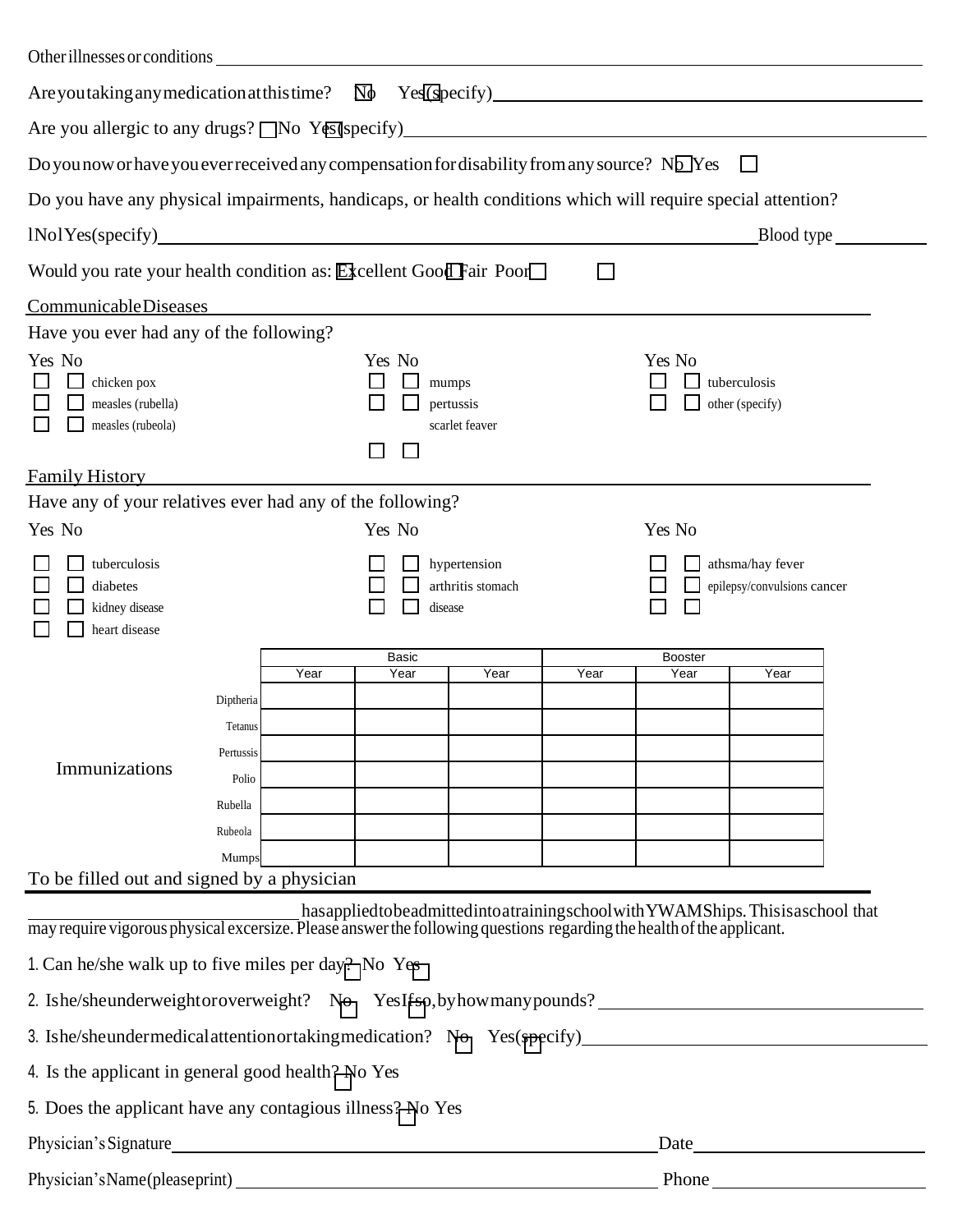# PASTOR'S REFERENCE

Applicant:Fillinyourname,phoneandschool,andgivetoyourpastorwithanaddressed,stampedenvelope.

| N<br>$\sim$ $\sim$ $\sim$                   |            | и<br>ำเ<br>$\sim$ |      |
|---------------------------------------------|------------|-------------------|------|
| last <sup>-</sup><br>. ramilyname<br>st mıd | 'dle1n1t1. | $\sim$ $\sim$     | mo/y |

The above applicant has applied for admission to training school with Youth With A Mission (YWAM), an international, inredenomination Christian missionary organization. YWAM, founded in 1960, now has centers in over 1,400 locations all over the world. Its purpose includes training, challenging and channeling Christians to fulfill Christ's command, "Go, there- fore andmake disciples of all nations." Serious consideration will be given to your comments; therefore, we ask that you complete this form carefully.Yourpromptattentionincompletingthisformisimportant.Thankyouforyourassistance.

| How well do you know the applicant?                                                                                                                              | Excellent |                                                                                                                                                              | Well<br>Average                                                                                 | Casually<br>Fair                                                      | Poor                                                                 |
|------------------------------------------------------------------------------------------------------------------------------------------------------------------|-----------|--------------------------------------------------------------------------------------------------------------------------------------------------------------|-------------------------------------------------------------------------------------------------|-----------------------------------------------------------------------|----------------------------------------------------------------------|
| Initiative<br>Concern for others<br>Ability to follow<br>Leadership<br>Judgement/decision making<br><b>Emotional Stability</b><br>Health<br>Personal Appearacnce |           | Superior<br>00000                                                                                                                                            | 0000i<br>$\Box$                                                                                 | <b>DODDD</b><br>$\Box$                                                | U 0 0 0 0<br>0 0 0 0 0<br>П                                          |
| Comments:                                                                                                                                                        |           |                                                                                                                                                              |                                                                                                 |                                                                       |                                                                      |
| Mental Ability<br>Industry<br>Reliability<br>Cooperativeness<br>Flexibility<br>Christian Character<br>Disposition<br>Punctuality<br>Financial Responsibility     |           | Quick to comprehend<br>Hard worker<br>Meets obligations<br>Workswellwithothers<br>Open to Change<br>Wellbalanced<br>Cheerful<br>On time<br>Meets obligations | Average<br>Average<br>Average<br>Average<br>Average<br>Average<br>Average<br>Average<br>Average | slow<br>unyeilding<br>unstable<br>passive<br>often late<br>neglectful | lacks persistance<br>neglects obligations<br>avoids group activities |

Comments: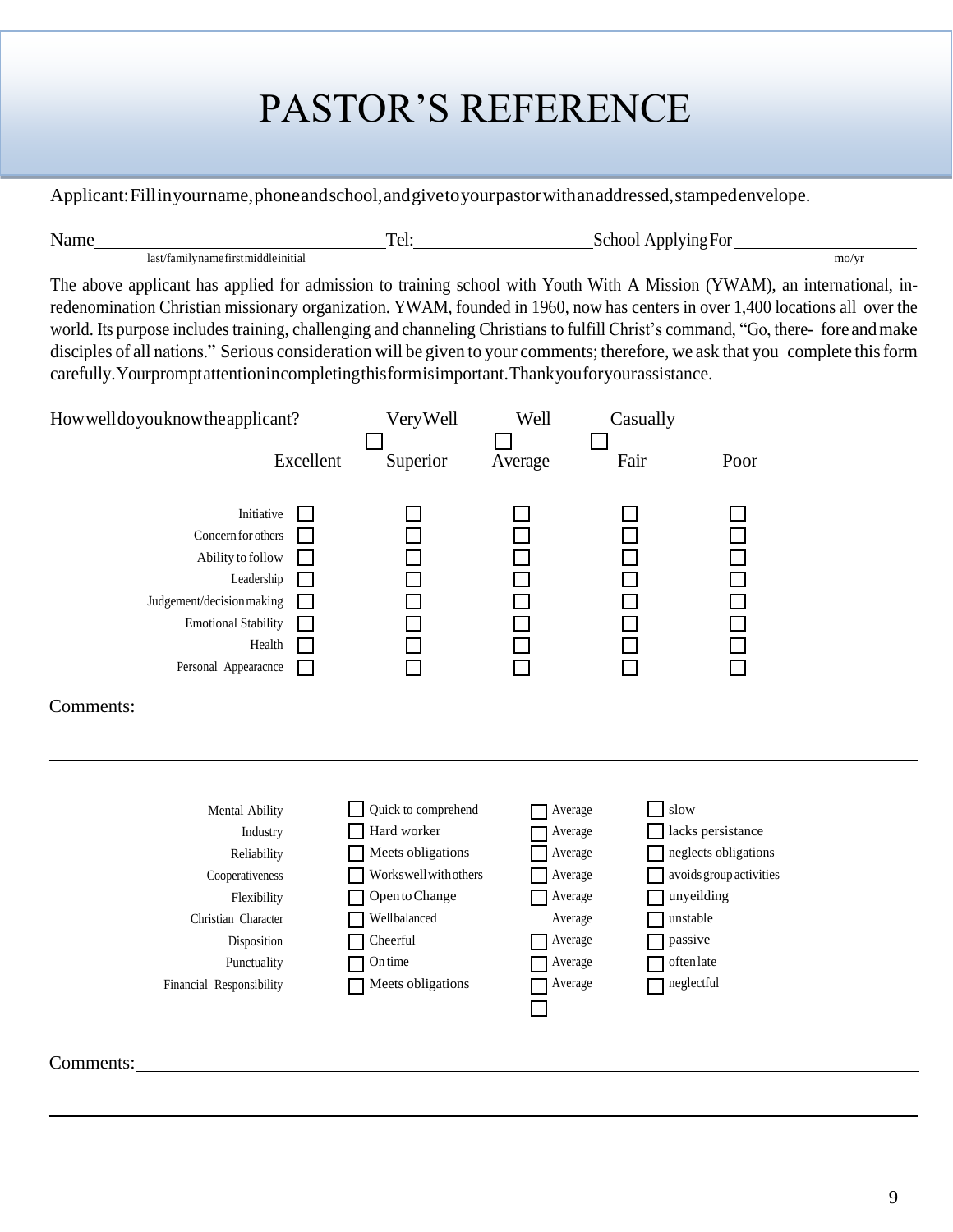| To what extent is the applicant active in church work?                                                                                                                                                                                                                                                                 |
|------------------------------------------------------------------------------------------------------------------------------------------------------------------------------------------------------------------------------------------------------------------------------------------------------------------------|
| Does he/she display high moral standards? $\Box$ Yes                                                                                                                                                                                                                                                                   |
| Is he/she prejudiced against groups, races or nationalities?<br>Yes                                                                                                                                                                                                                                                    |
| With reference to his/her Christian service, do you consider the applicant to be:<br>dedicated average<br>casual                                                                                                                                                                                                       |
| Please explain explain explainter and the set of the set of the set of the set of the set of the set of the set of the set of the set of the set of the set of the set of the set of the set of the set of the set of the set                                                                                          |
| Inyourconsideration, which of the following would best describe the applicant's Christian experience? mature<br>$\Box$ contagious $\Box$ genuine and growing $\Box$ over-emotional<br>$\Box$ superficial<br>$\mathbf{1}$                                                                                               |
|                                                                                                                                                                                                                                                                                                                        |
|                                                                                                                                                                                                                                                                                                                        |
| ,我们也不会有什么。""我们的人,我们也不会有什么?""我们的人,我们也不会有什么?""我们的人,我们也不会有什么?""我们的人,我们也不会有什么?""我们的人                                                                                                                                                                                                                                       |
| <u> 1989 - Andrea Santa Alemania, amerikana amerikana amerikana amerikana amerikana amerikana amerikana amerikan</u><br>In your opinion, what are the applicant's motives for applying for the school?<br><u>Lettican and the school</u>                                                                               |
| ,我们也不会有什么。""我们的人,我们也不会有什么?""我们的人,我们也不会有什么?""我们的人,我们也不会有什么?""我们的人,我们也不会有什么?""我们的人<br>What could the training do to aid in the applicant's personal development?<br>1. The could the training do to aid in the applicant's personal development?<br>1. The could the training do to aid in the applicant's personal deve |
| Please add any other relevant remarks (i.e. medical, psychological, drugs, alcohol or other areas of their life we should know more about, to<br>be of service to them)                                                                                                                                                |
| <u> 1989 - Johann Stoff, deutscher Stoff, der Stoff, der Stoff, der Stoff, der Stoff, der Stoff, der Stoff, der S</u><br>Would you recommend the applicant for acceptance into the training school?                                                                                                                    |
| □ Yes □ With some reservation (please explain) □ no (please explain)                                                                                                                                                                                                                                                   |
| ,我们也不会有什么。""我们的人,我们也不会有什么?""我们的人,我们也不会有什么?""我们的人,我们也不会有什么?""我们的人,我们也不会有什么?""我们的人<br>Is your congregation/group standing behind the applicant with enthusiasm and prayer?<br>$\Box$ Yes $\Box$ No                                                                                                                       |
| Ihave known the applicant for years and believe that he/she possesses the qualities indicated above. Signed:                                                                                                                                                                                                           |
|                                                                                                                                                                                                                                                                                                                        |
| Name: Position: Position:                                                                                                                                                                                                                                                                                              |
|                                                                                                                                                                                                                                                                                                                        |
|                                                                                                                                                                                                                                                                                                                        |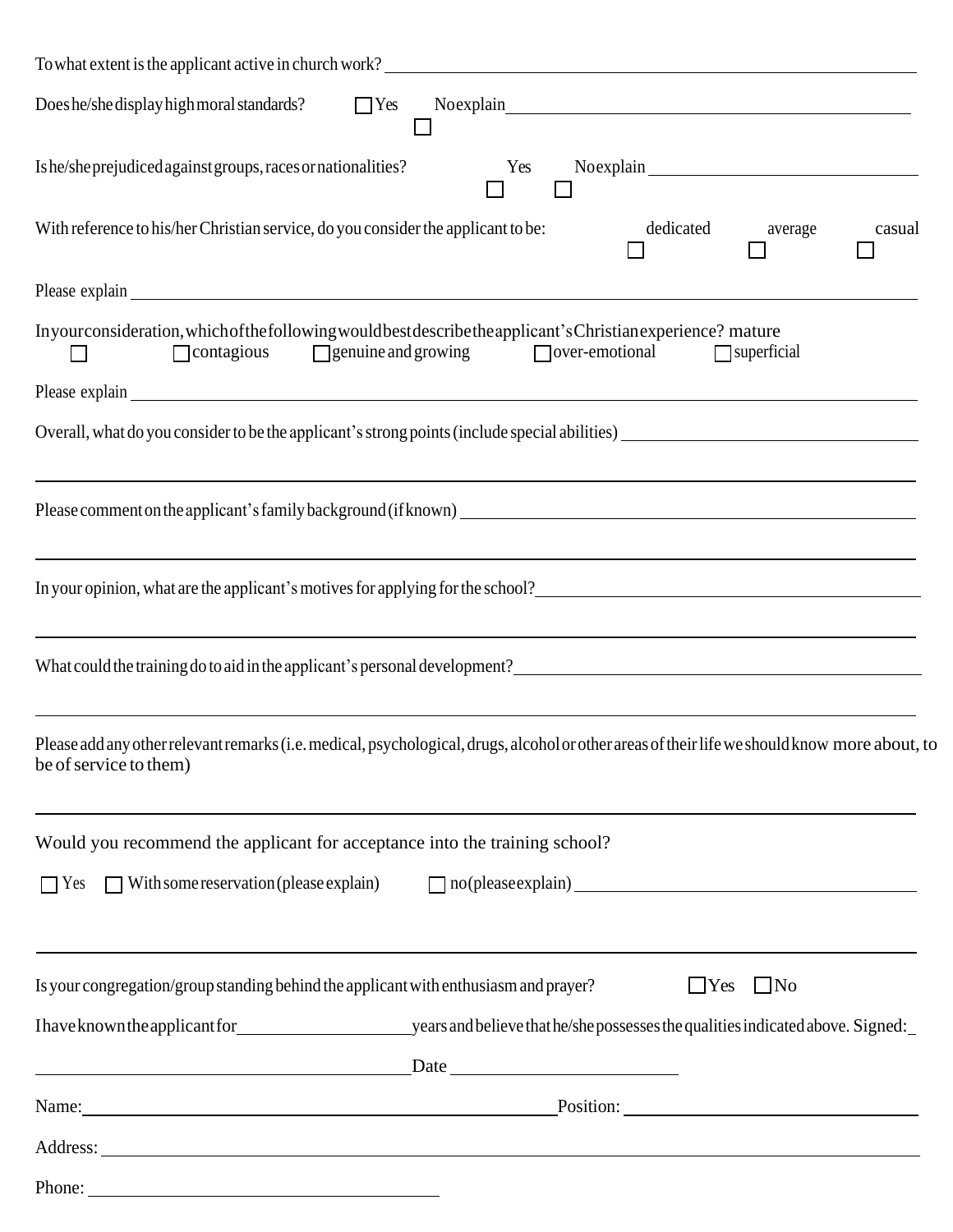## EMPLOYER'S/TEACHER'S REFERENCE

Applicant:Fillinyourname,phoneandschool,andgivetoyourpastorwithanaddressed,stampedenvelope.

| last/familynamefirstmiddleinitial<br>The above applicant has applied for admission to a training school with Youth With A Mission (YWAM). Serious consid-eration<br>will be given to your comments; therefore we ask that you complete this form carefully. Your prompt attention in completing this<br>form is important. Thank you for your assistance.<br>$\Box$ Very Well<br>$\Box$ Casually<br>How well do you know the applicant?<br>$\Box$ Well<br>Excellent<br>Superior<br>Fair<br>Poor<br>Average<br>Initiative<br>Concern for others<br>200000<br>200000<br>Ability to follow<br>Leadership<br>Judgement/decision making<br><b>Emotional Stability</b><br>Health<br>Personal Appearacnce<br>Comments:<br>Quick to comprehend<br>slow<br>Mental Ability<br>Average<br>Hard worker<br>Average<br>lacks persistance<br>Industry<br>Meets obligations<br>Average<br>neglects obligations<br>Reliability<br>Workswell with others<br>avoids group activities<br>Cooperativeness<br>Average<br>Open to Change<br>Average<br>$\Box$ unyeilding<br>Flexibility<br>Wellbalanced<br>Christian Character<br>unstable<br>Average<br>Cheerful<br>passive<br>Disposition<br>Average<br>$\!$ often late<br>On time<br>Punctuality<br>Average<br>Meets obligations<br>neglectful<br>Financial Responsibility<br>Average | Name_     | Tel: |  | School Applying For |                |  |  |  |
|-------------------------------------------------------------------------------------------------------------------------------------------------------------------------------------------------------------------------------------------------------------------------------------------------------------------------------------------------------------------------------------------------------------------------------------------------------------------------------------------------------------------------------------------------------------------------------------------------------------------------------------------------------------------------------------------------------------------------------------------------------------------------------------------------------------------------------------------------------------------------------------------------------------------------------------------------------------------------------------------------------------------------------------------------------------------------------------------------------------------------------------------------------------------------------------------------------------------------------------------------------------------------------------------------------------------|-----------|------|--|---------------------|----------------|--|--|--|
|                                                                                                                                                                                                                                                                                                                                                                                                                                                                                                                                                                                                                                                                                                                                                                                                                                                                                                                                                                                                                                                                                                                                                                                                                                                                                                                   |           |      |  |                     | $\text{mo/yr}$ |  |  |  |
|                                                                                                                                                                                                                                                                                                                                                                                                                                                                                                                                                                                                                                                                                                                                                                                                                                                                                                                                                                                                                                                                                                                                                                                                                                                                                                                   |           |      |  |                     |                |  |  |  |
|                                                                                                                                                                                                                                                                                                                                                                                                                                                                                                                                                                                                                                                                                                                                                                                                                                                                                                                                                                                                                                                                                                                                                                                                                                                                                                                   |           |      |  |                     |                |  |  |  |
|                                                                                                                                                                                                                                                                                                                                                                                                                                                                                                                                                                                                                                                                                                                                                                                                                                                                                                                                                                                                                                                                                                                                                                                                                                                                                                                   |           |      |  |                     |                |  |  |  |
|                                                                                                                                                                                                                                                                                                                                                                                                                                                                                                                                                                                                                                                                                                                                                                                                                                                                                                                                                                                                                                                                                                                                                                                                                                                                                                                   |           |      |  |                     |                |  |  |  |
|                                                                                                                                                                                                                                                                                                                                                                                                                                                                                                                                                                                                                                                                                                                                                                                                                                                                                                                                                                                                                                                                                                                                                                                                                                                                                                                   |           |      |  |                     |                |  |  |  |
|                                                                                                                                                                                                                                                                                                                                                                                                                                                                                                                                                                                                                                                                                                                                                                                                                                                                                                                                                                                                                                                                                                                                                                                                                                                                                                                   | Comments: |      |  |                     |                |  |  |  |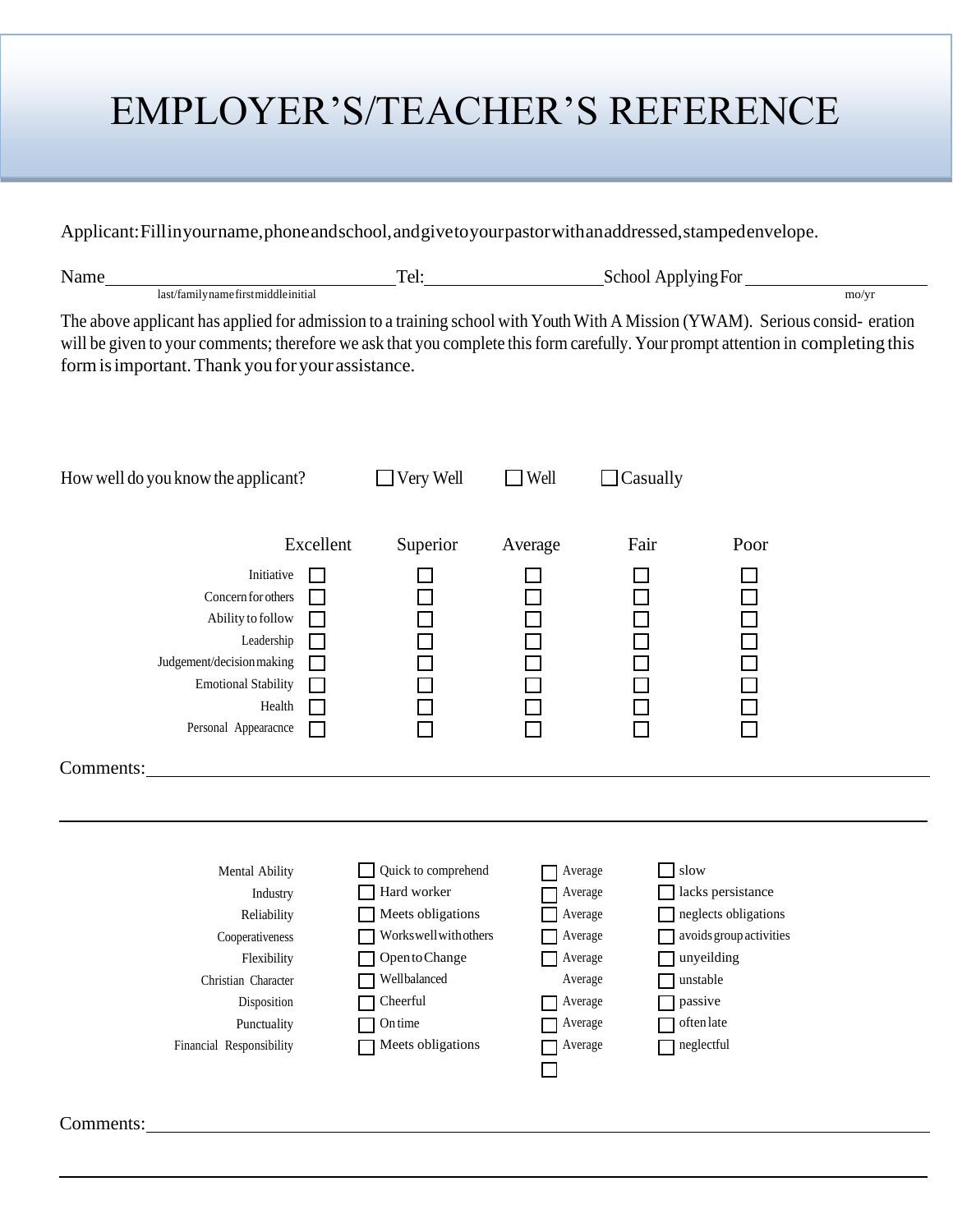| To what extent is the applicant active in church work?                                                                                                                                                                        |
|-------------------------------------------------------------------------------------------------------------------------------------------------------------------------------------------------------------------------------|
| Does he/she display high moral standards?<br>$\Box$ Yes                                                                                                                                                                       |
| Is he/sheprejudiced against groups, races or nationalities?<br>Yes                                                                                                                                                            |
| With reference to his/her Christian service, do you consider the applicant to be:<br>dedicated<br>casual<br>average                                                                                                           |
|                                                                                                                                                                                                                               |
| Inyourconsideration, which of the following would best describe the applicant's Christian experience? mature<br>over-emotional<br>$\Box$ genuine and growing<br>$\Box$ contagious<br>$\Box$ superficial                       |
| Please explain explain explainter and the set of the set of the set of the set of the set of the set of the set of the set of the set of the set of the set of the set of the set of the set of the set of the set of the set |
|                                                                                                                                                                                                                               |
|                                                                                                                                                                                                                               |
| ,我们也不会有什么。""我们的人,我们也不会有什么?""我们的人,我们也不会有什么?""我们的人,我们也不会有什么?""我们的人,我们也不会有什么?""我们的人<br>In your opinion, what are the applicant's motives for applying for the school?<br><u>Letting the school</u>                               |
|                                                                                                                                                                                                                               |
| Please add any other relevant remarks (i.e. medical, psychological, drugs, alcohol or other areas of their life we should know more about, to<br>be of service to them)                                                       |
| Would you recommend the applicant for acceptance into the training school?                                                                                                                                                    |
| $\Box$ Yes $\Box$ With some reservation (please explain)<br>no(please explain)<br><u>nother assemnts</u>                                                                                                                      |
| ,我们也不会有什么。""我们的人,我们也不会有什么?""我们的人,我们也不会有什么?""我们的人,我们也不会有什么?""我们的人,我们也不会有什么?""我们的人<br>Are you standing behind the applicant with enthusiasm and prayer?<br>$\Box$ Yes $\Box$ No                                                 |
|                                                                                                                                                                                                                               |
| Date                                                                                                                                                                                                                          |
| Name: Position: Position:                                                                                                                                                                                                     |
|                                                                                                                                                                                                                               |
| Phone:                                                                                                                                                                                                                        |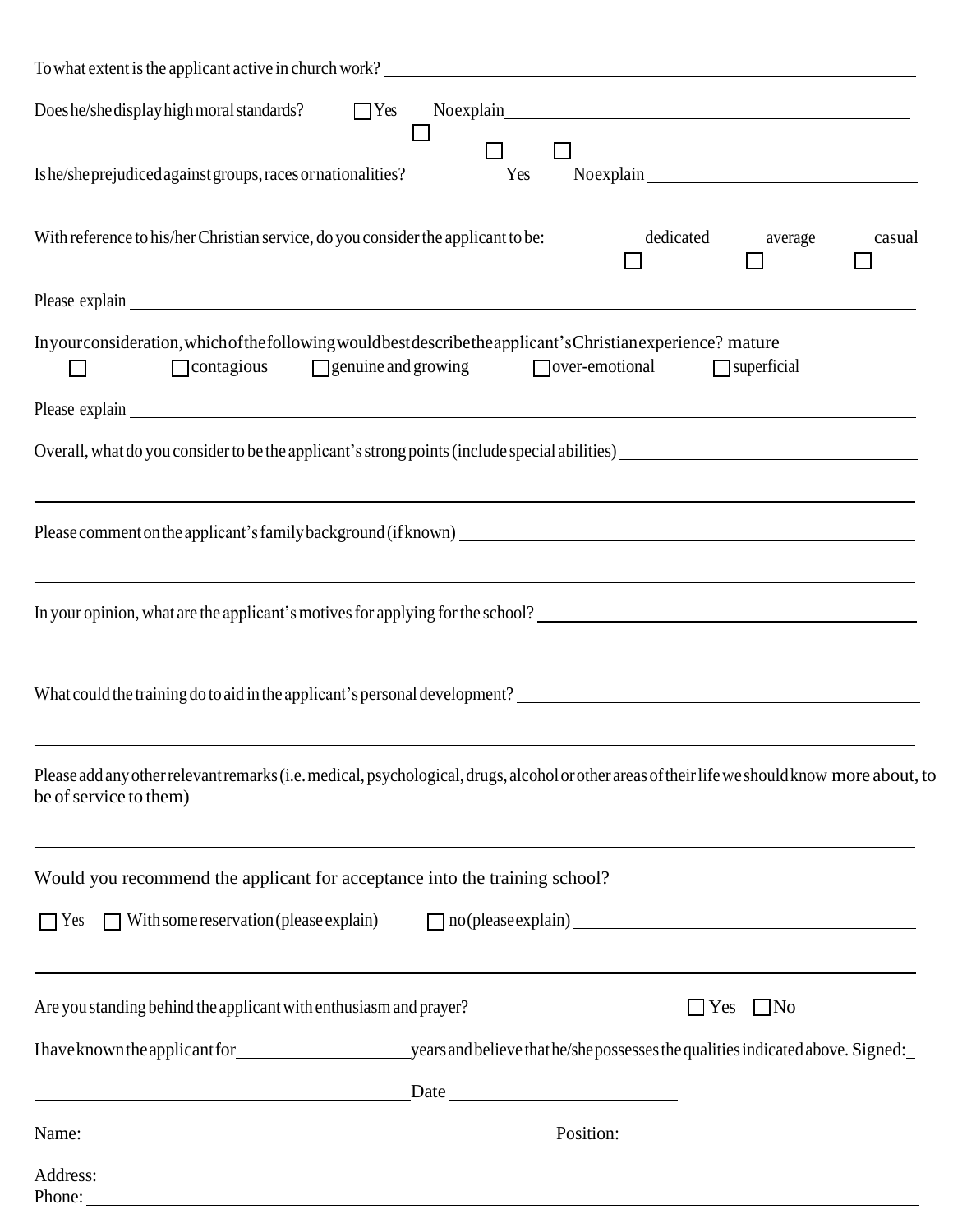# ESSAY QUESTIONS

On a separate Sheet of paper,please answerthe following questions, and submit to the schoolregistrar, be sure to include your name.

Sendto: ywamub@gmail.com

Describe your conversion experience, and your current relationship with the Lord.

What areas ofyour character are you presently seekingGod to further develop and improve? Doyou

feelthatGodhasgivenyou,orisleadingyou,inaspecificareaofministry?

What church involvement have you had?

How would you describe your relationship with your family?

Can you submit to people younger than you?

Can you submit to opposite sex staffs?